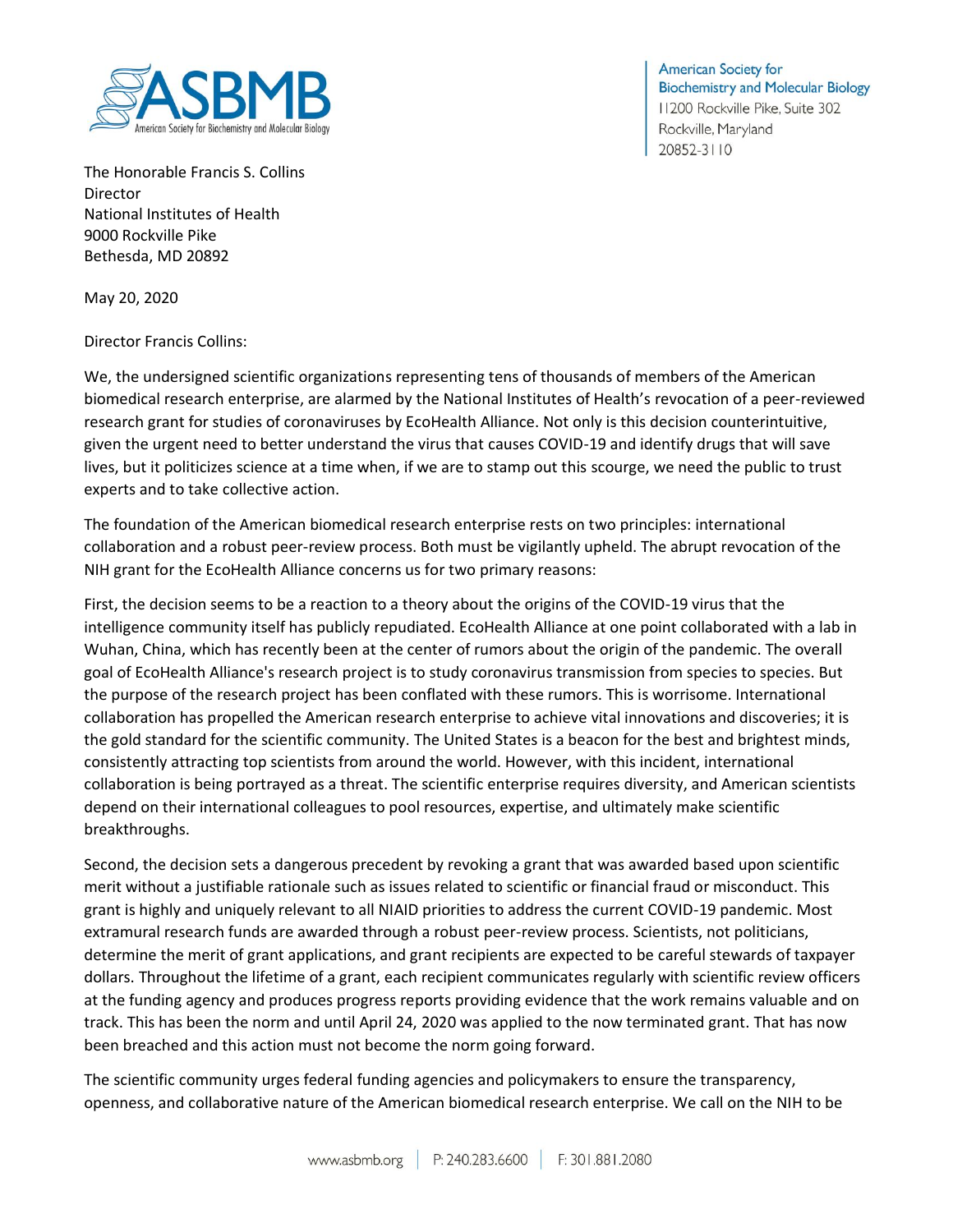

transparent about their decision-making process on this matter. We urge federal funding agencies to safeguard the American biomedical research enterprise. The action taken by the NIH must be immediately reconsidered.

## Respectfully,

The American Society for Biochemistry and Molecular Biology The Academy for Radiology and Biomedical Imaging Research The American Association for Anatomy The American Institute of Biological Sciences The American Physiological Society The American Psychological Association The American Society for Investigative Pathology The American Society for Virology The American Society of Ichthyologists and Herpetologists The Association of Anatomy, Cell Biology and Neurobiology Chairs The Association of Biomolecular Resource Facilities The Association of Medical and Graduate Departments of Biochemistry The Association of Schools and Programs of Public Health The Biophysical Society The Botanical Society of America The Conference Board of Mathematical Sciences The Endocrine Society The Entomological Society of America The Federation of American Societies for Experimental Biology The Genetics Society of America The HIV Medicine Association The Infectious Diseases Society of America The Natural Science Collections Alliance The North American Vascular Biology Organization The Shock Society The Society for Freshwater Science The Society for the Study of Amphibians and Reptiles The Society for the Study of Reproduction The Society of Toxicology